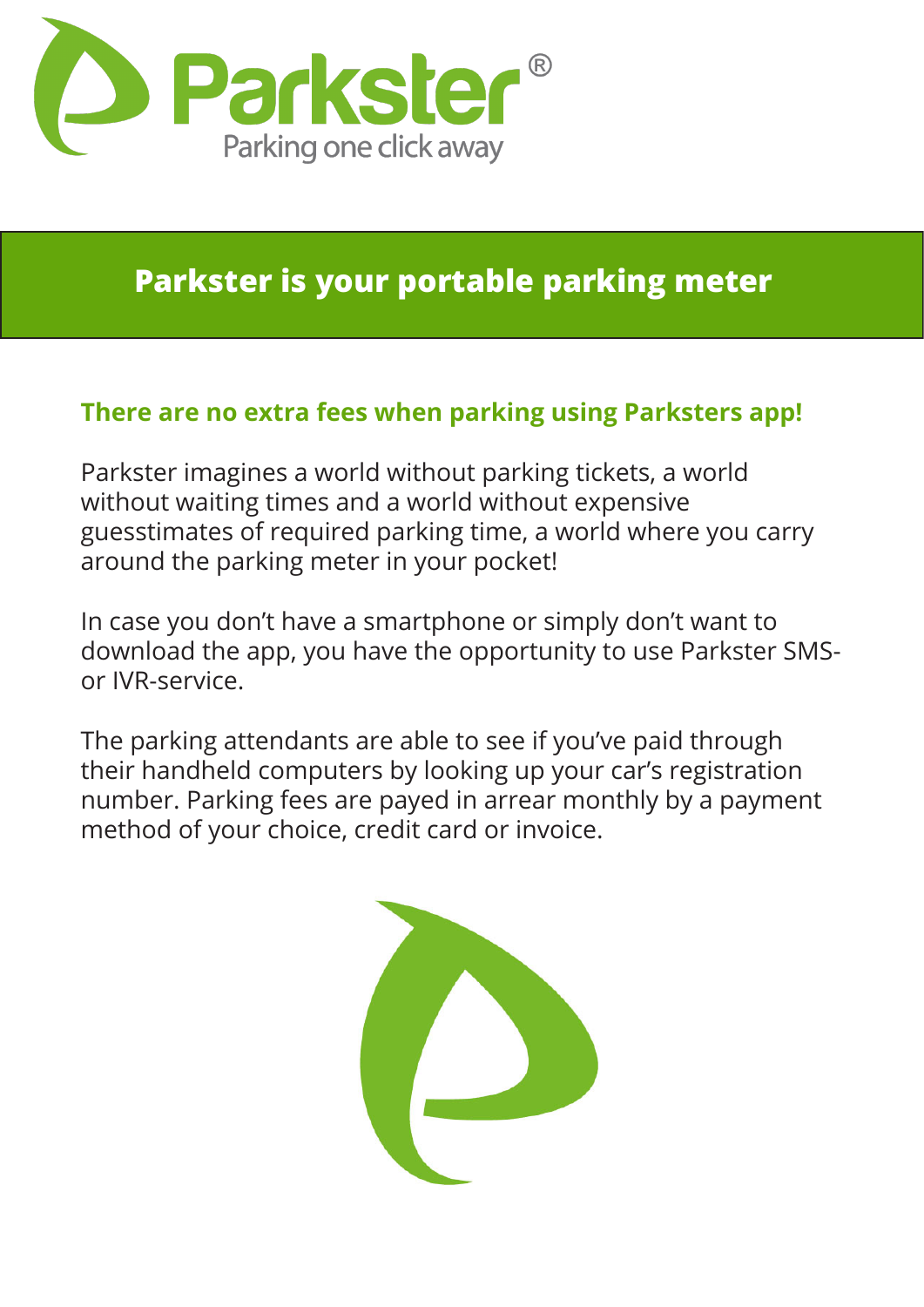# **The App**

### **You are in full control with Parkster's app**

Parkster's app is the smartest choice if you want full control over your parked time. The app has you, the user, in focus and is super easy to use. It let's you handle your parking wherever you're at, without any extra fees.

All you have to do to get started is to download the app, create an account and then start parking, no sticker or such is required!

Parkster's app is free and available on iOS, Android and Windows.

### **How it works**

### **Account**

To create an account you download our app for free on your smartphone. Click "Create account" to register your personal information.

### **Car and parking slot**

### When you park you choose which care you'll

be using. Then you specify the parking spot with the list found at "Parkeringar nära dig" on the app. After choosing parking spot you'll receive more information about it, fees for example.

### **Start parking**

You start parking when you've chosen a car. Every parking you do have an automatic stop time, in case you forget to stop your parking. This is not only a safety for you but it also means that you no longer have to spend time calculating how much time you have to pay for. The stop time is a safety function if you forget to stop your parking and you can choose it's length yourself. You can extent your parking with the app whenever you wish, no matter how far away you are from your car!

### **Stop parking**

When you've run your errands and have returned to the car you stop the parking with a simple push of a button. This way you only pay for the actual time spent parked, without unnecessary fees. Using our app is free of charge. You can access your parking receipts by logging onto your account on our webpage.

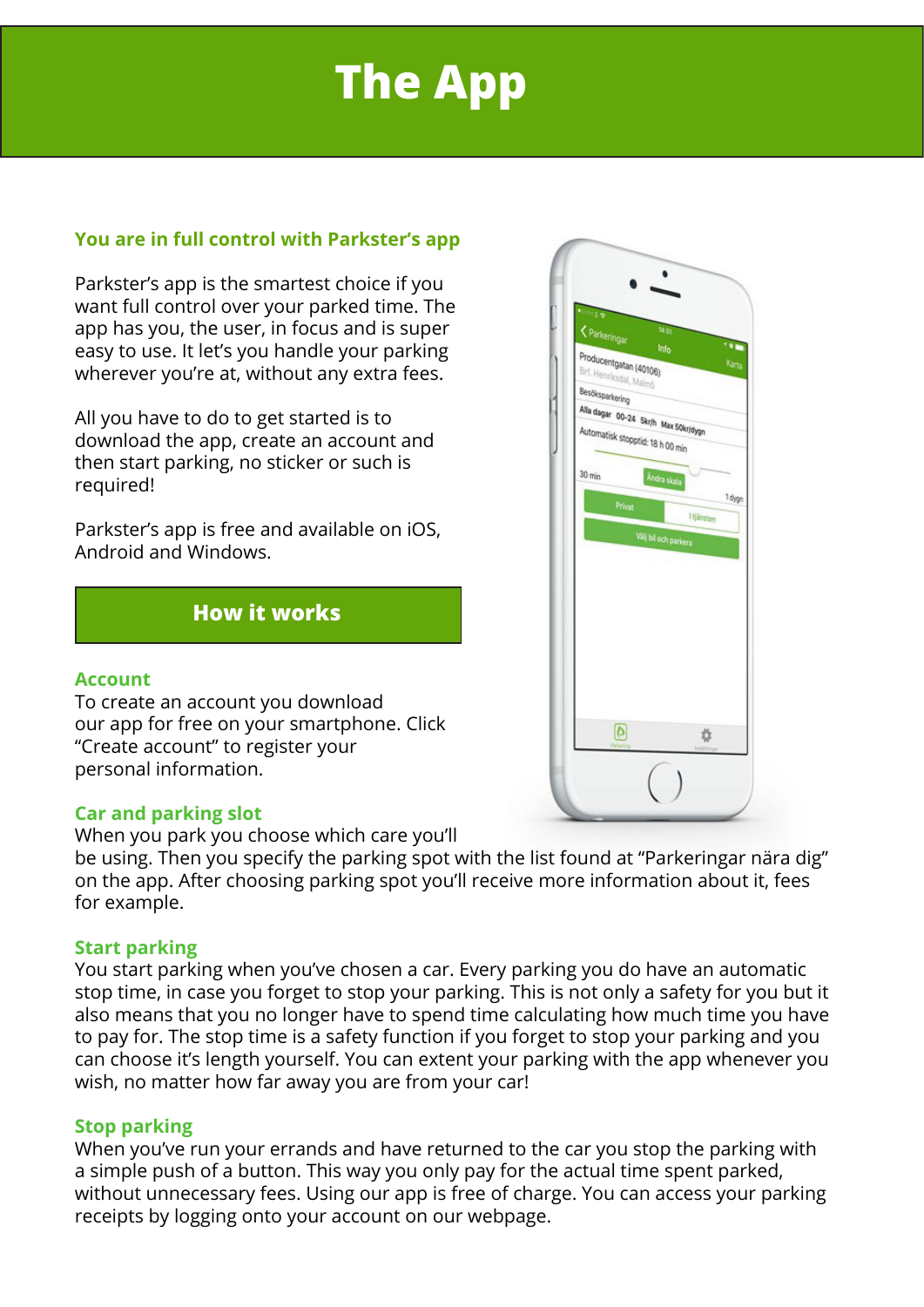## **SMS**

### **Text your way to a simpler parking solution**

Parkster's specially developed SMS service is a flexible alternative that fits everyone that wants a simple parking solution, without any extra charges arriving on your phone bill at the end of the month.

You simply check in when you arrive to the parking spot by sending a text message, to just as easily check out when you're done. You only pay for the time you're actually parking, no pre created account necessary!

### **How it works**

### **Start parking**

You start by texting: "Zone code Registration number Personal Identity Number" to 0707-13 14 15. *Example: 12345 ABC123 7106061337*

Please note that your SMS-parking is only active from when you've received the answerreceipt on your phone.

The zone codes can be located on sign around the parking lots. The parking fee is simply payed at the end of the month by invoice.

Your first time parking with SMS is the only time you need to send your personal identity number, thereafter it's enough with just the zone code and car registration number.

### **Stop parking**

When you want to stop parking you text the word "Avsluta" to 0707-13 14 15. *Example: Avsluta*

You'll then receive a confirmation text on the parked time, containing an overview on total time parked and the total fee.

### **Automatic stop time**

To protect you from forgetting to stop your parking, we have pre-set an automatic stop time for you. The stop time can be seen on the confirmation text you received and if you don't stop your parking before it activates you'll get a SMS asking if you wish to extend the time. Your parking expires if you don't text "Förläng".